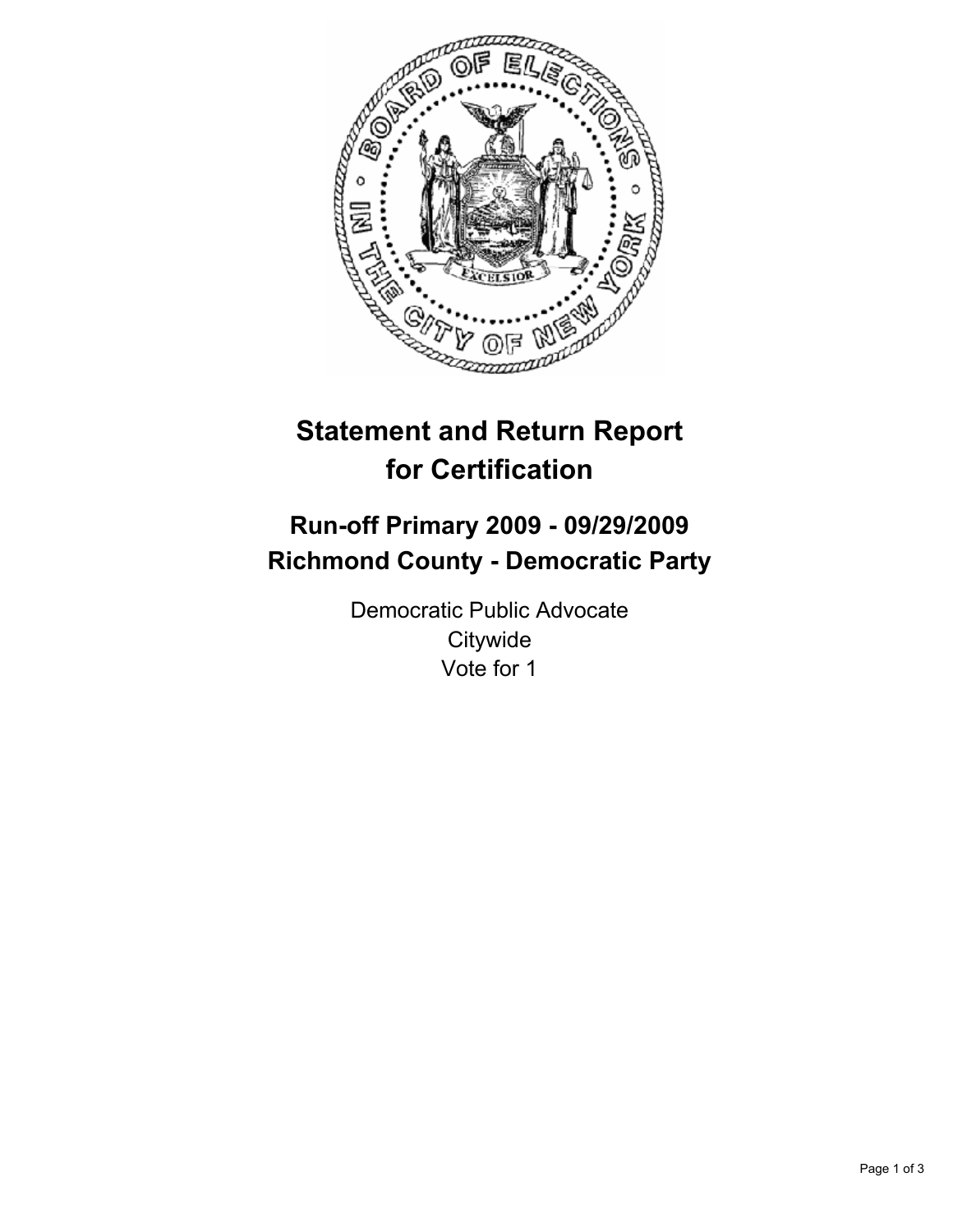

### **Assembly District 60**

| <b>EMERGENCY</b>      | 2   |
|-----------------------|-----|
| ABSENTEE/MILITARY     | 135 |
| AFFIDAVIT             | 6   |
| <b>BILL DE BLASIO</b> | 594 |
| <b>MARK GREEN</b>     | 379 |
| <b>Total Votes</b>    | 973 |

#### **Assembly District 61**

| <b>Total Votes</b>    | 2.844 |
|-----------------------|-------|
| <b>MARK GREEN</b>     | 1.206 |
| <b>BILL DE BLASIO</b> | 1,638 |
| AFFIDAVIT             | 31    |
| ABSENTEE/MILITARY     | 225   |
| <b>EMERGENCY</b>      | 1     |
|                       |       |

#### **Assembly District 62**

| <b>Total Votes</b>    | 1.129 |
|-----------------------|-------|
| <b>MARK GREEN</b>     | 456   |
| <b>BILL DE BLASIO</b> | 673   |
| AFFIDAVIT             | 3     |
| ABSENTEE/MILITARY     | 141   |
| <b>EMERGENCY</b>      | 1     |

#### **Assembly District 63**

| <b>EMERGENCY</b>      | 10    |
|-----------------------|-------|
| ABSENTEE/MILITARY     | 165   |
| AFFIDAVIT             | 8     |
| <b>BILL DE BLASIO</b> | 1.022 |
| <b>MARK GREEN</b>     | 799   |
| <b>Total Votes</b>    | 1,821 |